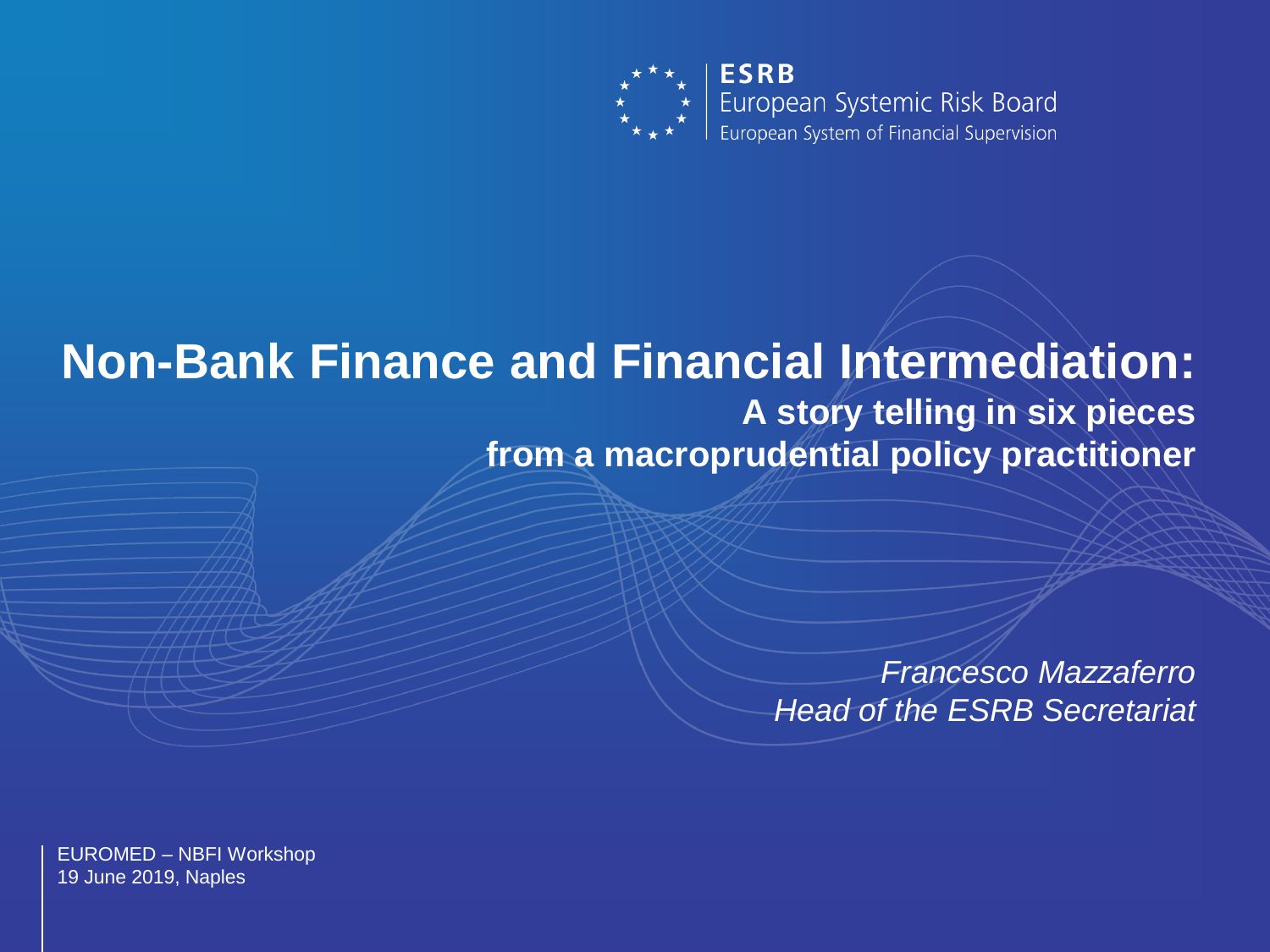## **Outline: Thinking about 'macropru beyond banking' in a highly imperfect world**

- A case study: the role of market finance to support non financial corporations in the euro area during the crisis
- The need to address implications: the French measure to limit exposures to highly indebted firms in 2018
- What else to do when you do not have instruments at your disposal? A macro use of micro prudential stress simulations
- The role of soft law in a step by step approach: extending the availability of useful contractual tools across the financial sector

EUROMED – NBFI Workshop 19 June 2019, Naples

2

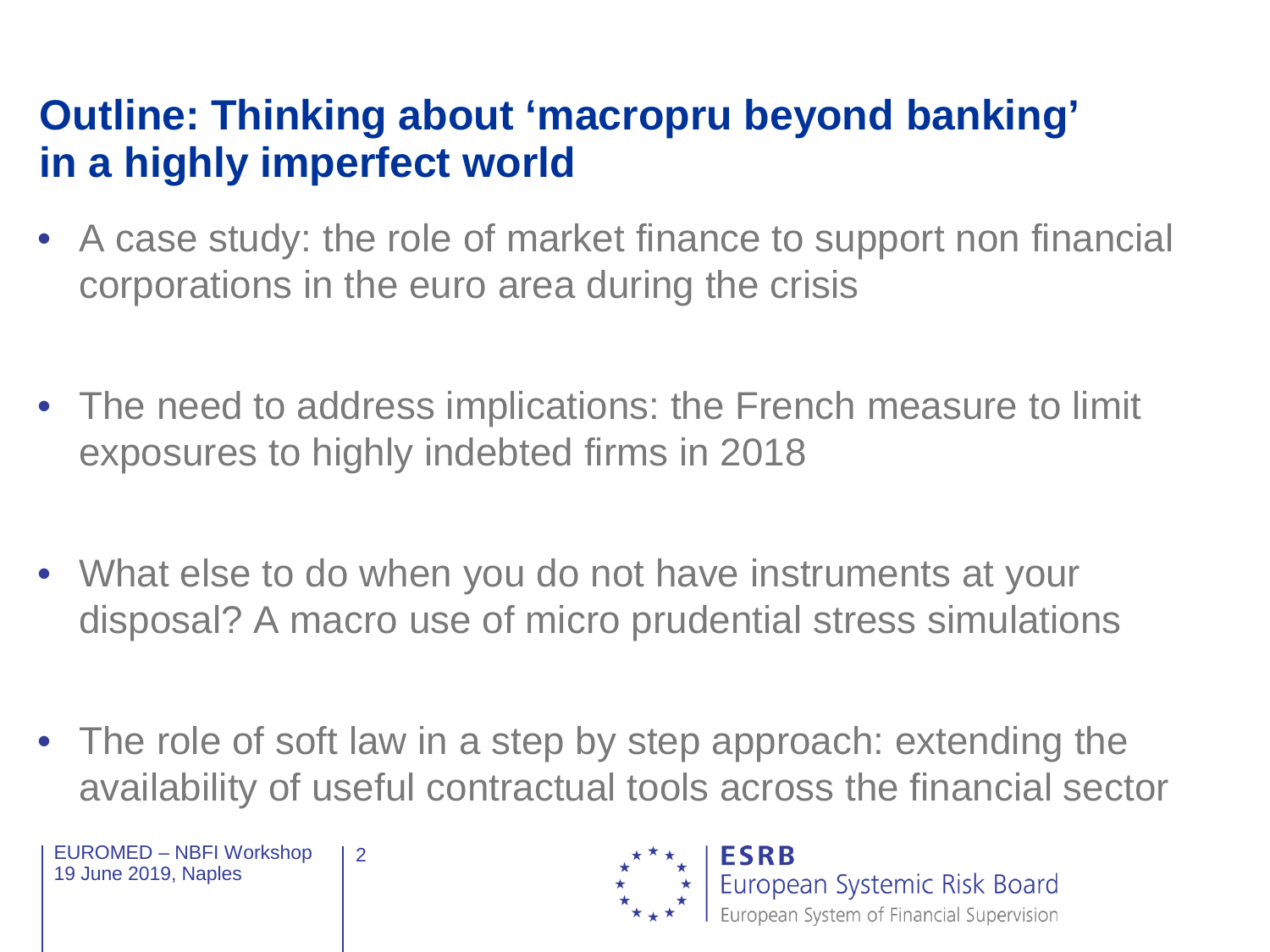#### **Story telling 1 - Fortunately, during the crisis market finance replaced bank lending to NFCs …**

In the euro area, after the crisis the issuance of financial markets instrument has replaced banking lending to NFCs in net terms. This is a welcome development, through which corporations have been often able to withstand the weakness of an impaired banking sector.



**Net finance raised by euro area non-financial corporations** *(EUR bn)*

3

EUROMED – NBFI Workshop 19 June 2019, Naples

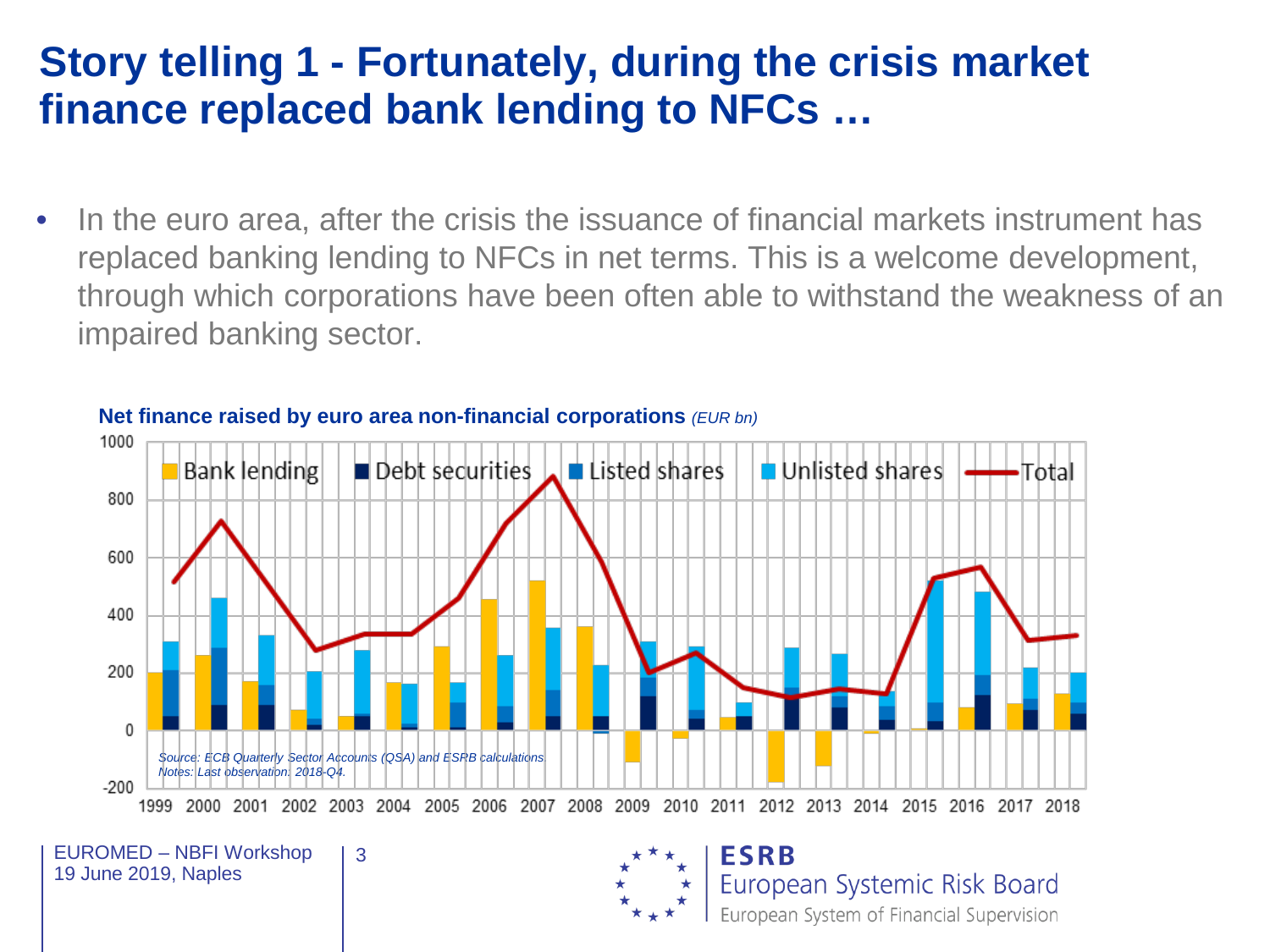#### **Story telling 2 – … but also what is highly welcome may have its drawbacks …**

• However, the unabated availability of funding may have helped fostering a steep increase of the indebtedness of NFCs (for instance in France).



4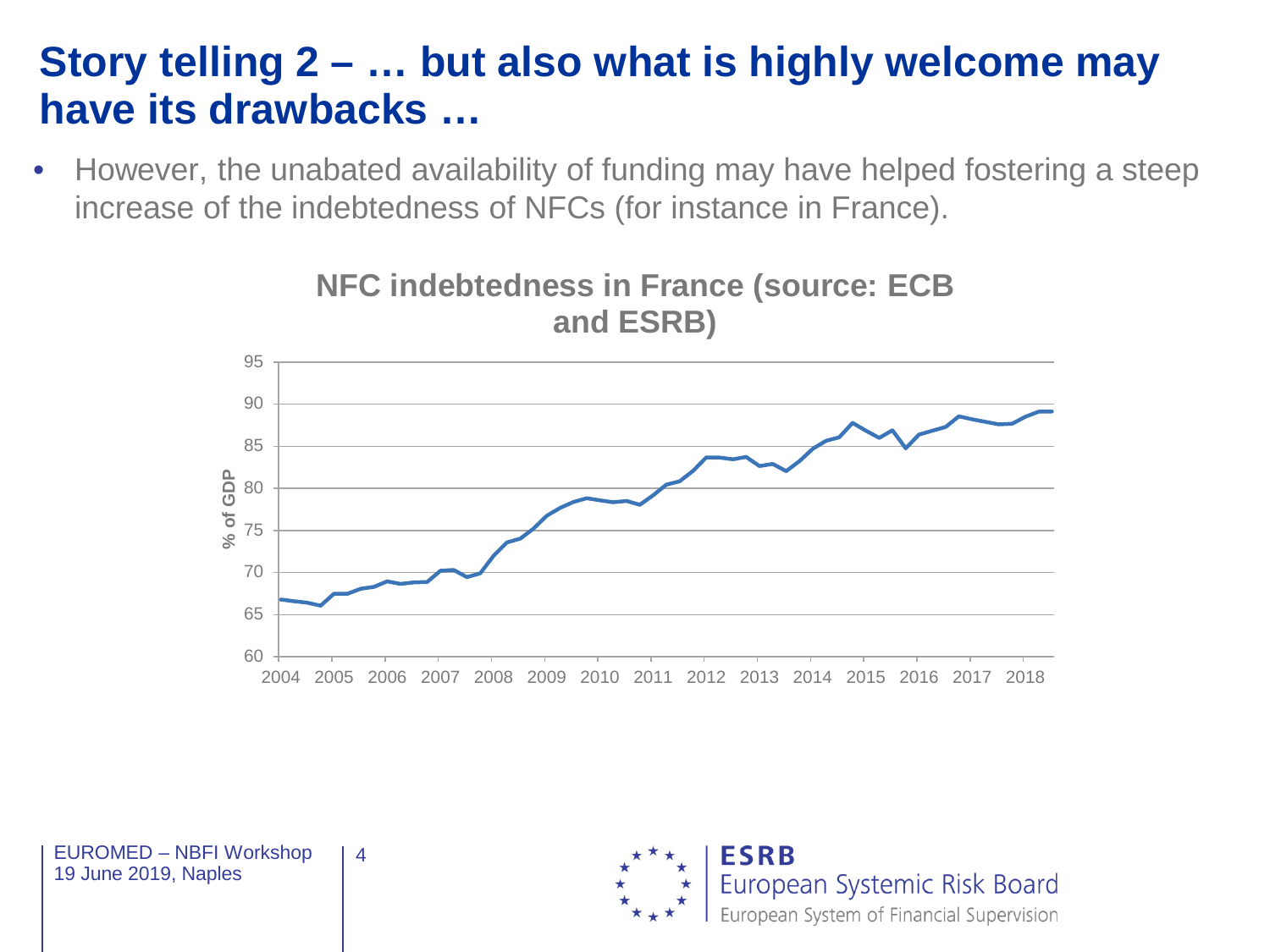# **Story telling 3 – … and tools may not exist to address them**

- Unfortunately, macropru instruments to limit indebtedness of NFCs do not exist.
- This has forced French authorities to take action to protect the economy from the excessive indebtedness of the largest NFCs, imposing tighter concentration limits of large exposures (again, indirectly via banks!).
- The concentration limit has been tightened to 5% of the eligible capital under certain circumstances. The measure has been authorized by the European Commission, after having been received a positive opinion of ESRB and EBA.
- Looking ahead, an alternative in the future might be to apply borrower-based measures to NFCs, broadening it however to all lending institutions (the Dutch already do it for households, why not to follow them for all borrowers?)

**…**

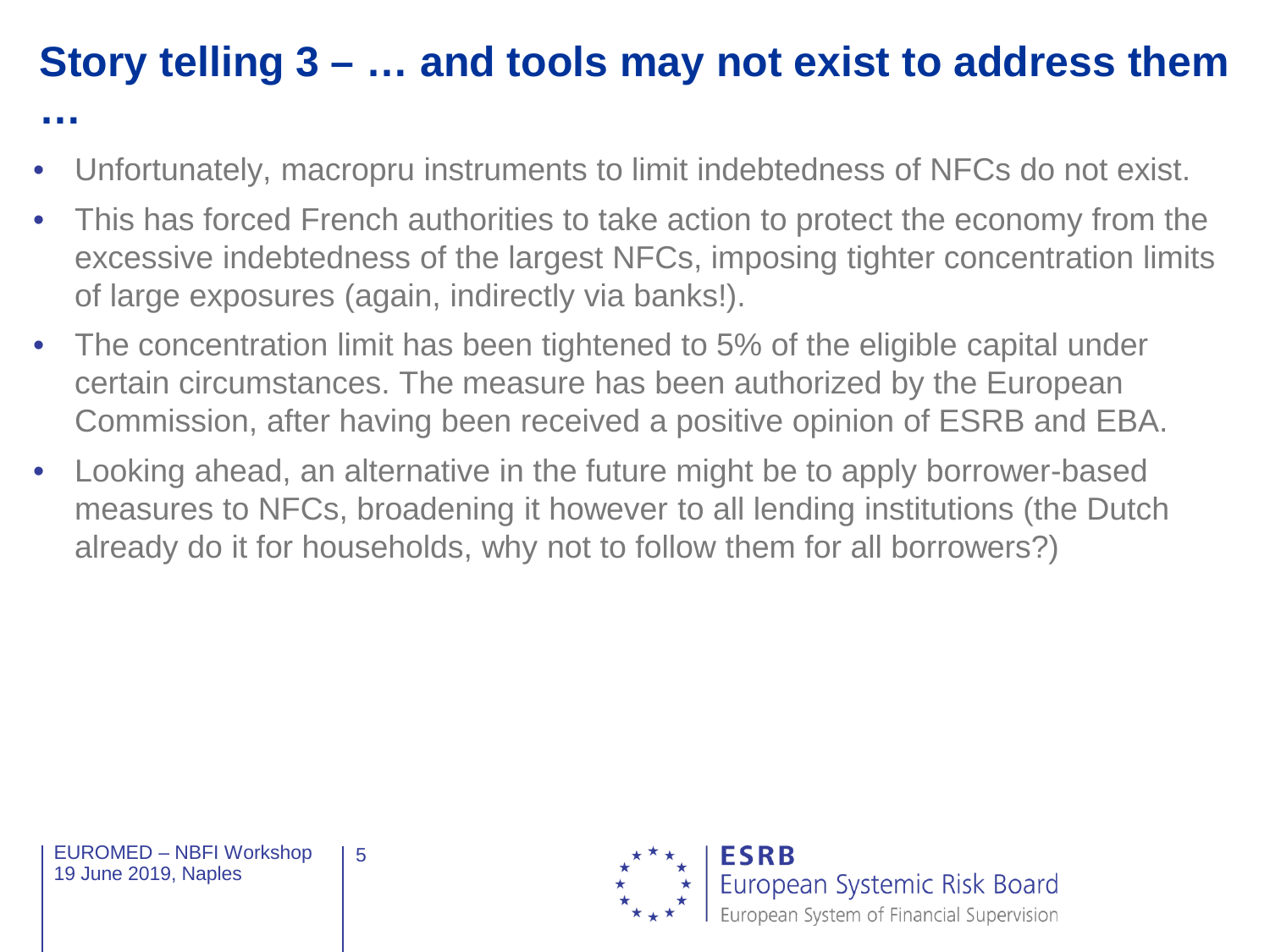## **Story telling 4 – … while we should not always 'touch' banks to protect the economy from finance …**

- The US experience shows that microprudential stress test may be used as a macropru instrument. For instance, the Federal Reserve is using bank stress testing as a tool to keep excessive procyclicality of lending to the economy in check (they do not have a Countercyclical Capital Buffer in use, like in several EU countries).
- Europe has an extensive experience in stress testing beyond banking.
- The European Supervisory Authorities (ESAs EBA for banking, EIOPA for insurance and pension funds, ESMA for financial markets) are requested by legislation to use stress tests, in cooperation with the ESRB, in order to assess the resilience of financial institutions or market participants to adverse market developments.
- As part of this cooperation, the ESRB designs scenarios of adverse economic and financial market developments as input also for non-bank finance.<br>- For the insurance sector, since 2014
	-
	- For pension funds since 2015
	- For CCPs since 2016
	- For money market funds since 2019

6

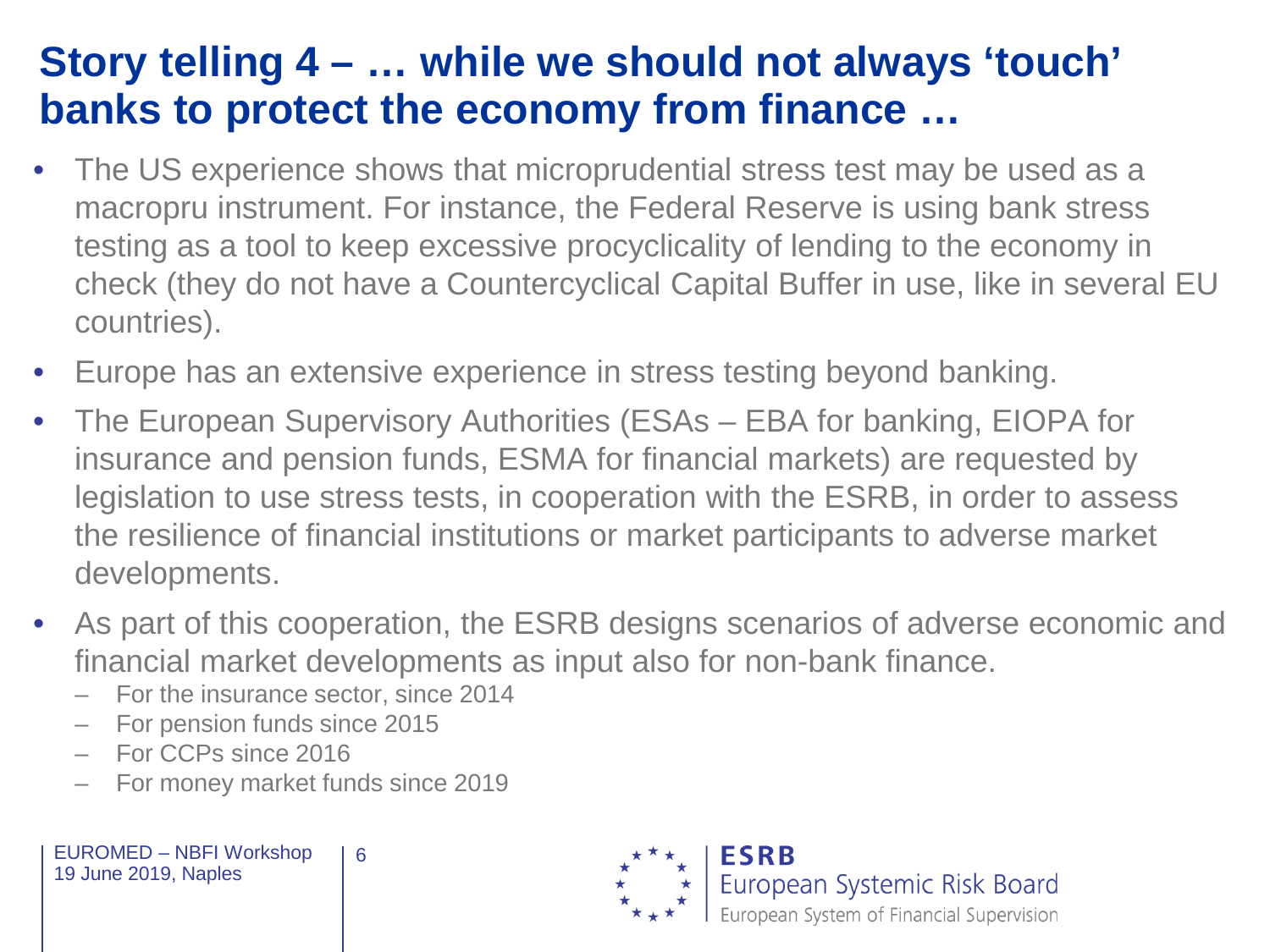## **Story telling 5 – … and might make more use of stress testing of the financial system beyond banking.**

- The adverse scenarios are based on the ESRB risk assessment and the ESAs' expertise to identify the most important risk factors to be shocked.
- From risks to shocks: an example

#### **Main risks:**

- 1 Repricing of risk premia in global financial markets
- 2 Persistent weaknesses in balance sheets of EU banks, insurers and pension schemes
- 3 Debt sustainability challenges in EU sovereign, corporate and household sectors
- 4 Vulnerabilities in the EU shadow banking sector and contagion to the financial system

7

#### **Risk factors shocked:**

- Global equity prices
- Yield curve in advanced economies
- Interbank money market spread
- EU sovereign credit spread
- EU corporate credit spread

**Systemic Risk Board** 

pean System of Financial Supervision

• …